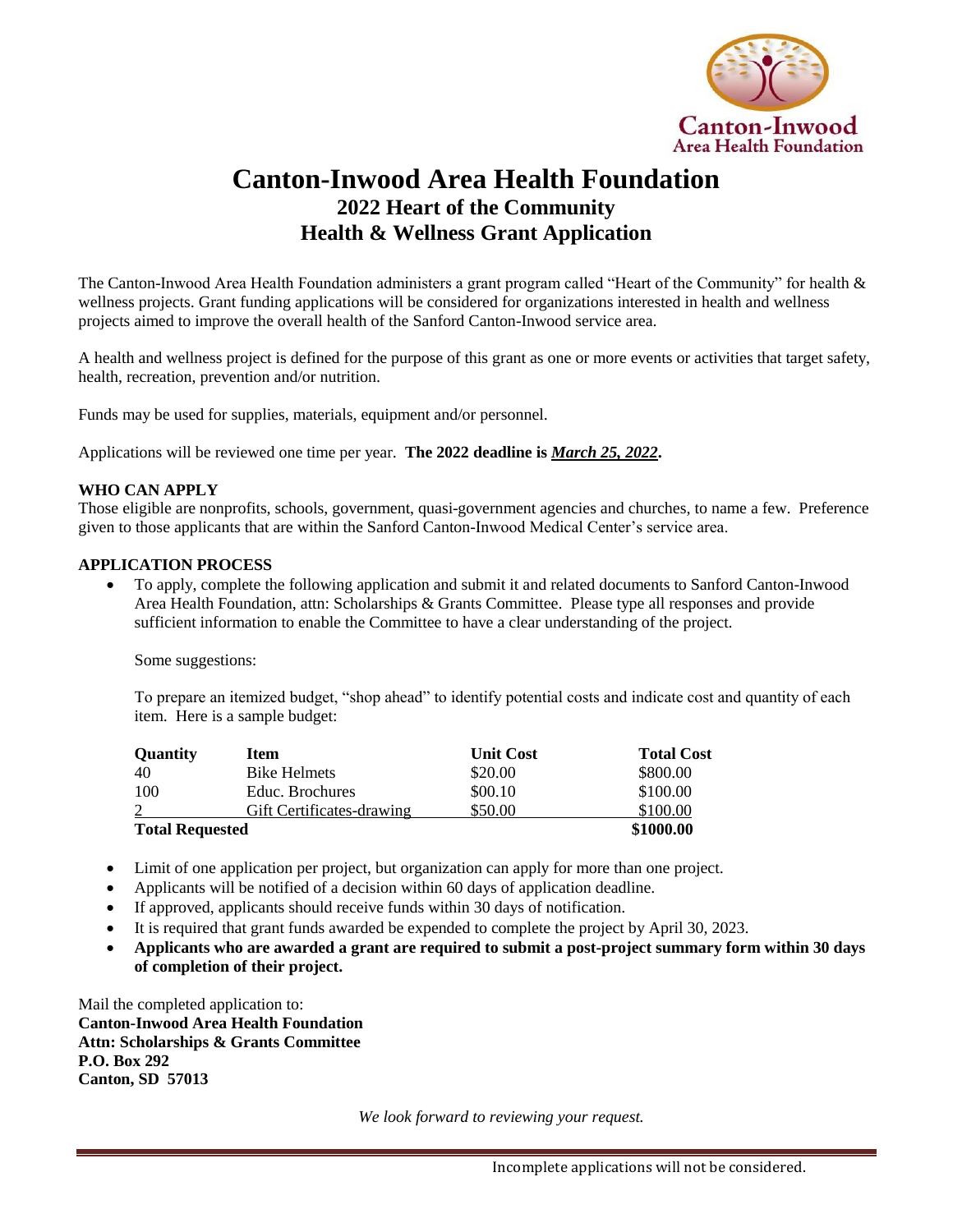

## **Canton-Inwood Area Health Care Foundation** 2022 Heart of the Community Health & Wellness Grant Application

Please type all information. If more space is needed, use additional paper and attach it to the application.<br>Application must be received by *March 25, 2022*.

| Street                                                                                                                                                                                                                              | City | State | Zip Code |
|-------------------------------------------------------------------------------------------------------------------------------------------------------------------------------------------------------------------------------------|------|-------|----------|
|                                                                                                                                                                                                                                     |      |       |          |
|                                                                                                                                                                                                                                     |      |       |          |
|                                                                                                                                                                                                                                     |      |       |          |
|                                                                                                                                                                                                                                     |      |       |          |
| Please explain your organization's mission:                                                                                                                                                                                         |      |       |          |
|                                                                                                                                                                                                                                     |      |       |          |
|                                                                                                                                                                                                                                     |      |       |          |
|                                                                                                                                                                                                                                     |      |       |          |
| Project Description. Please explain how your request for a grant from Canton-Inwood Area Health Foundation will impact the<br>health/wellness of individuals who live in your community (please add additional pages if necessary): |      |       |          |
|                                                                                                                                                                                                                                     |      |       |          |
| Please indicate if this request is for a new service program or an enhancement to an existing program and how it will provide for unmet<br>needs:                                                                                   |      |       |          |
|                                                                                                                                                                                                                                     |      |       |          |
|                                                                                                                                                                                                                                     |      |       |          |
|                                                                                                                                                                                                                                     |      |       |          |
|                                                                                                                                                                                                                                     |      |       |          |
|                                                                                                                                                                                                                                     |      |       |          |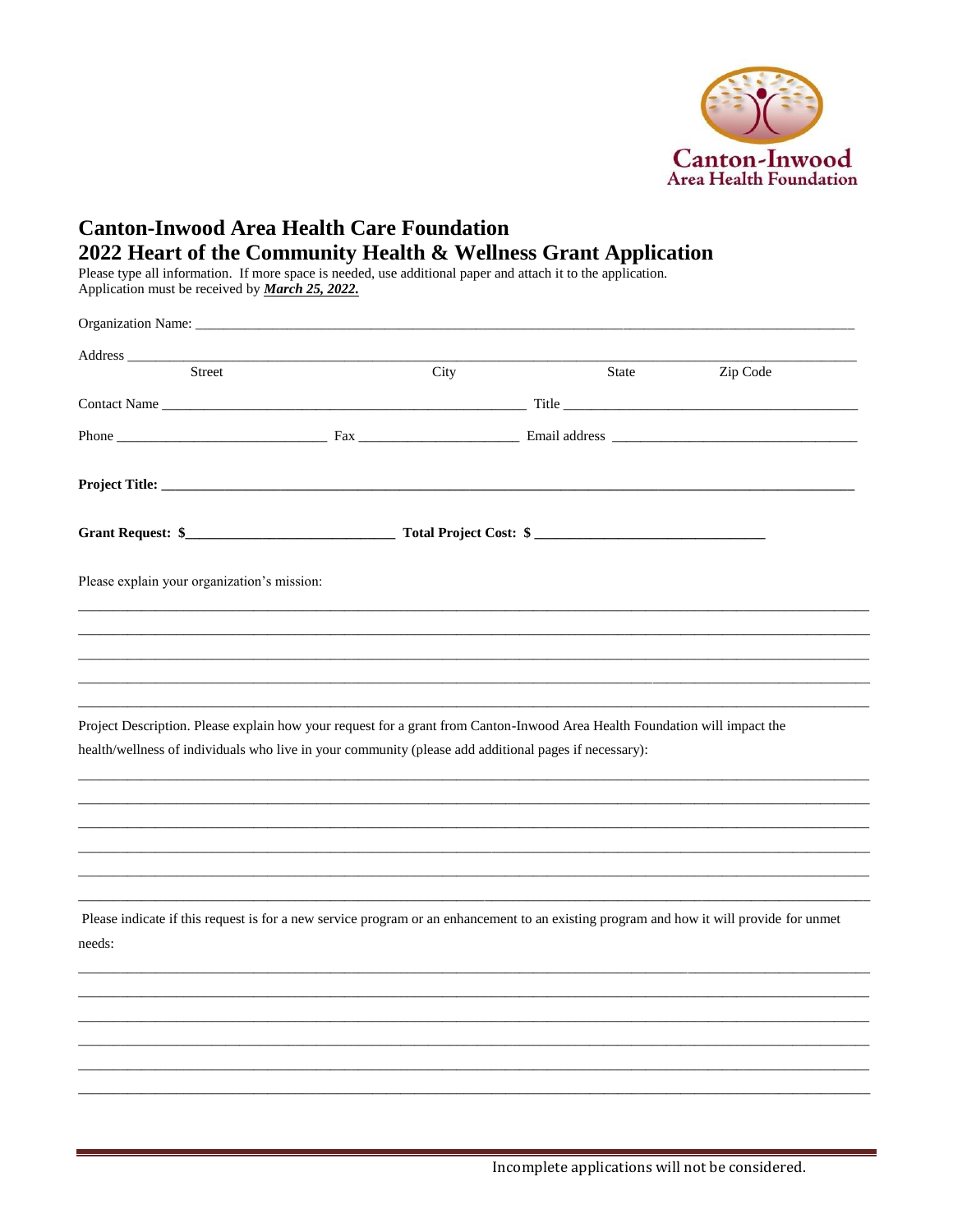|  |  |  | Project Budget/Timeline. Please provide a detailed budget and timeline for the project: |
|--|--|--|-----------------------------------------------------------------------------------------|
|--|--|--|-----------------------------------------------------------------------------------------|

| If this request is for partial funding of a project, please describe how you will retain the remaining funding to fulfill the project:<br>If you were to receive only partial funding of what you've requested would you be able to complete the project?<br>$Yes$ $No$<br>Explain why:<br>If the project for which you are requesting funding will continue indefinitely, please explain how you intend to fund the project after the<br>initial grant year: |  |
|---------------------------------------------------------------------------------------------------------------------------------------------------------------------------------------------------------------------------------------------------------------------------------------------------------------------------------------------------------------------------------------------------------------------------------------------------------------|--|
|                                                                                                                                                                                                                                                                                                                                                                                                                                                               |  |
|                                                                                                                                                                                                                                                                                                                                                                                                                                                               |  |
|                                                                                                                                                                                                                                                                                                                                                                                                                                                               |  |
|                                                                                                                                                                                                                                                                                                                                                                                                                                                               |  |
|                                                                                                                                                                                                                                                                                                                                                                                                                                                               |  |
|                                                                                                                                                                                                                                                                                                                                                                                                                                                               |  |
|                                                                                                                                                                                                                                                                                                                                                                                                                                                               |  |
|                                                                                                                                                                                                                                                                                                                                                                                                                                                               |  |
|                                                                                                                                                                                                                                                                                                                                                                                                                                                               |  |
|                                                                                                                                                                                                                                                                                                                                                                                                                                                               |  |
|                                                                                                                                                                                                                                                                                                                                                                                                                                                               |  |
|                                                                                                                                                                                                                                                                                                                                                                                                                                                               |  |
|                                                                                                                                                                                                                                                                                                                                                                                                                                                               |  |
|                                                                                                                                                                                                                                                                                                                                                                                                                                                               |  |
|                                                                                                                                                                                                                                                                                                                                                                                                                                                               |  |
|                                                                                                                                                                                                                                                                                                                                                                                                                                                               |  |
|                                                                                                                                                                                                                                                                                                                                                                                                                                                               |  |
|                                                                                                                                                                                                                                                                                                                                                                                                                                                               |  |
|                                                                                                                                                                                                                                                                                                                                                                                                                                                               |  |
|                                                                                                                                                                                                                                                                                                                                                                                                                                                               |  |
|                                                                                                                                                                                                                                                                                                                                                                                                                                                               |  |
|                                                                                                                                                                                                                                                                                                                                                                                                                                                               |  |
|                                                                                                                                                                                                                                                                                                                                                                                                                                                               |  |
|                                                                                                                                                                                                                                                                                                                                                                                                                                                               |  |
|                                                                                                                                                                                                                                                                                                                                                                                                                                                               |  |
|                                                                                                                                                                                                                                                                                                                                                                                                                                                               |  |
|                                                                                                                                                                                                                                                                                                                                                                                                                                                               |  |
|                                                                                                                                                                                                                                                                                                                                                                                                                                                               |  |
|                                                                                                                                                                                                                                                                                                                                                                                                                                                               |  |
|                                                                                                                                                                                                                                                                                                                                                                                                                                                               |  |
|                                                                                                                                                                                                                                                                                                                                                                                                                                                               |  |
|                                                                                                                                                                                                                                                                                                                                                                                                                                                               |  |
|                                                                                                                                                                                                                                                                                                                                                                                                                                                               |  |
|                                                                                                                                                                                                                                                                                                                                                                                                                                                               |  |
|                                                                                                                                                                                                                                                                                                                                                                                                                                                               |  |
|                                                                                                                                                                                                                                                                                                                                                                                                                                                               |  |
|                                                                                                                                                                                                                                                                                                                                                                                                                                                               |  |
|                                                                                                                                                                                                                                                                                                                                                                                                                                                               |  |
|                                                                                                                                                                                                                                                                                                                                                                                                                                                               |  |
|                                                                                                                                                                                                                                                                                                                                                                                                                                                               |  |
|                                                                                                                                                                                                                                                                                                                                                                                                                                                               |  |
|                                                                                                                                                                                                                                                                                                                                                                                                                                                               |  |
|                                                                                                                                                                                                                                                                                                                                                                                                                                                               |  |
|                                                                                                                                                                                                                                                                                                                                                                                                                                                               |  |
|                                                                                                                                                                                                                                                                                                                                                                                                                                                               |  |
|                                                                                                                                                                                                                                                                                                                                                                                                                                                               |  |
|                                                                                                                                                                                                                                                                                                                                                                                                                                                               |  |
|                                                                                                                                                                                                                                                                                                                                                                                                                                                               |  |
|                                                                                                                                                                                                                                                                                                                                                                                                                                                               |  |
|                                                                                                                                                                                                                                                                                                                                                                                                                                                               |  |
|                                                                                                                                                                                                                                                                                                                                                                                                                                                               |  |
|                                                                                                                                                                                                                                                                                                                                                                                                                                                               |  |